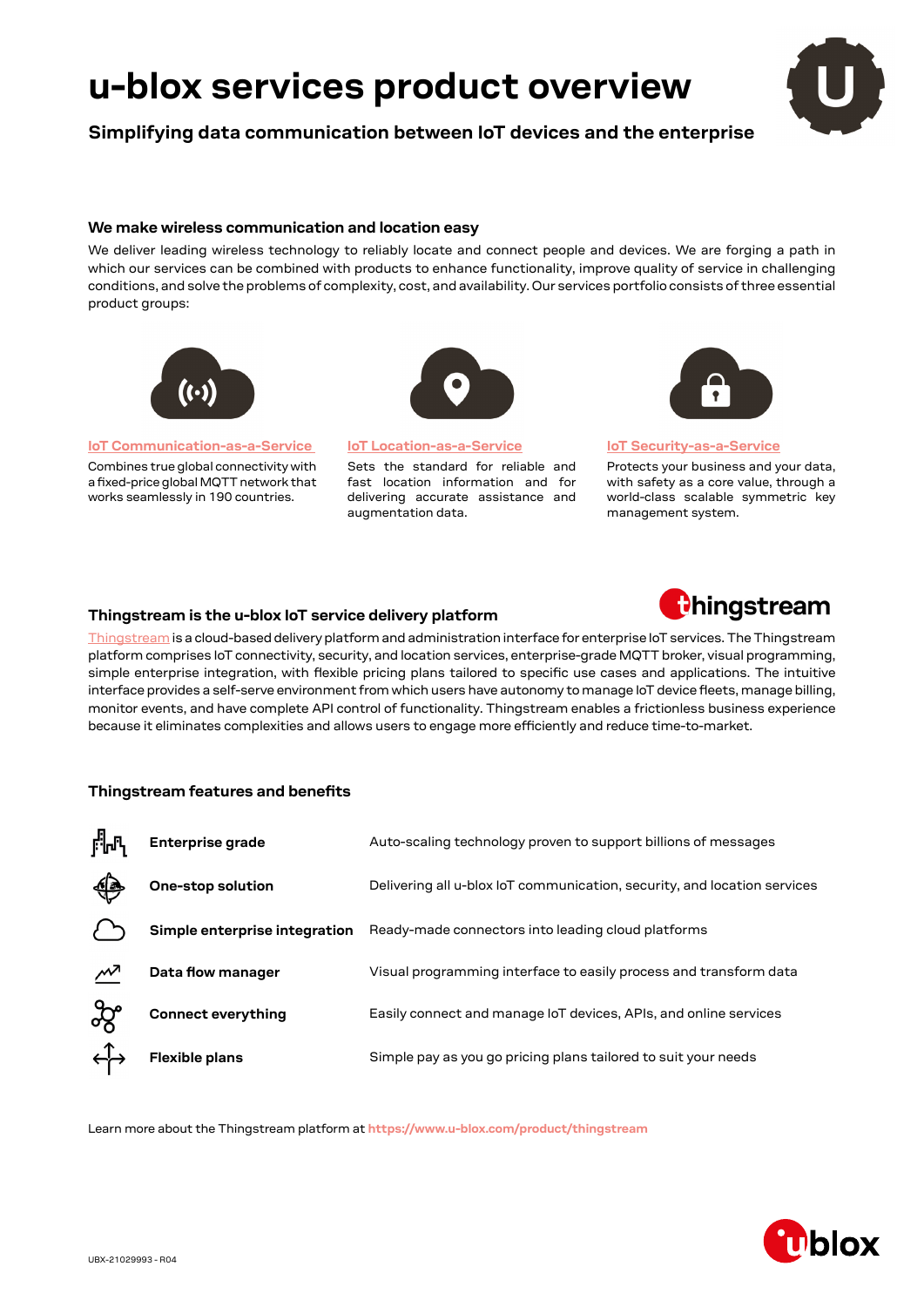

# **We provide IoT Communication-as-a-Service**

Communication is so much more than connectivity. The complexity of IoT communication is solved by a comprehensive end-to-end solution based on the industry standard MQTT, with our network that is globally available in 190 countries. We simplify cost of ownership by offering a product "as-a-Service" at a predictable cost with on-demand scalability. With IoT Communication-as-a-Service, getting data between IoT devices anywhere in the world and the enterprise is simplified thanks to our four complementary products – [MQTT Anywhere,](https://www.u-blox.com/product/mqtt-anywhere) [MQTT Flex,](https://www.u-blox.com/product/mqtt-flex) [MQTT Here](https://www.u-blox.com/product/mqtt-here), and [MQTT Now.](https://www.u-blox.com/product/mqtt-now) These products are built on top of the foundation of our scalable, high-performance MQTT broker and powerful [Data](https://www.u-blox.com/data-flow-manager)  [Flow Manager,](https://www.u-blox.com/data-flow-manager) allowing simple processing, transformation, and integration of messages into the enterprise.



# **MQTT is ideally suited to the Internet of Things**

IoT devices and applications require a reliable, robust, and secure messaging protocol. That is where MQTT comes in. MQTT is an OASIS standard messaging protocol for the Internet of Things (IoT). It is designed as an extremely lightweight publish/subscribe messaging transport that is ideal for connecting remote devices with a small code footprint and minimal network bandwidth. (Source: https://mqtt.org/)

#### **Simplified communication**

Communication is a complex problem. MQTT reduces complexity, allowing a single connection to a message topic. Data is logically structured and can be processed flexibly. The switch can only turn the light on.

#### **Eliminate polling**

MQTT allows instantaneous, push-based delivery, eliminating the need for message consumers to periodically check or poll for new information. This dramatically reduces network traffic.

#### **Dynamic targeting**

MQTT makes discovery of services easier and less error prone. Instead of maintaining a roster of peers that an application can send messages to, a publisher simply posts messages to a topic.

### **Decouple and scale**

MQTT also makes solutions more flexible and enables scale. It allows changes in communication patterns, adding or changing functionality without sending ripple effects across the system.



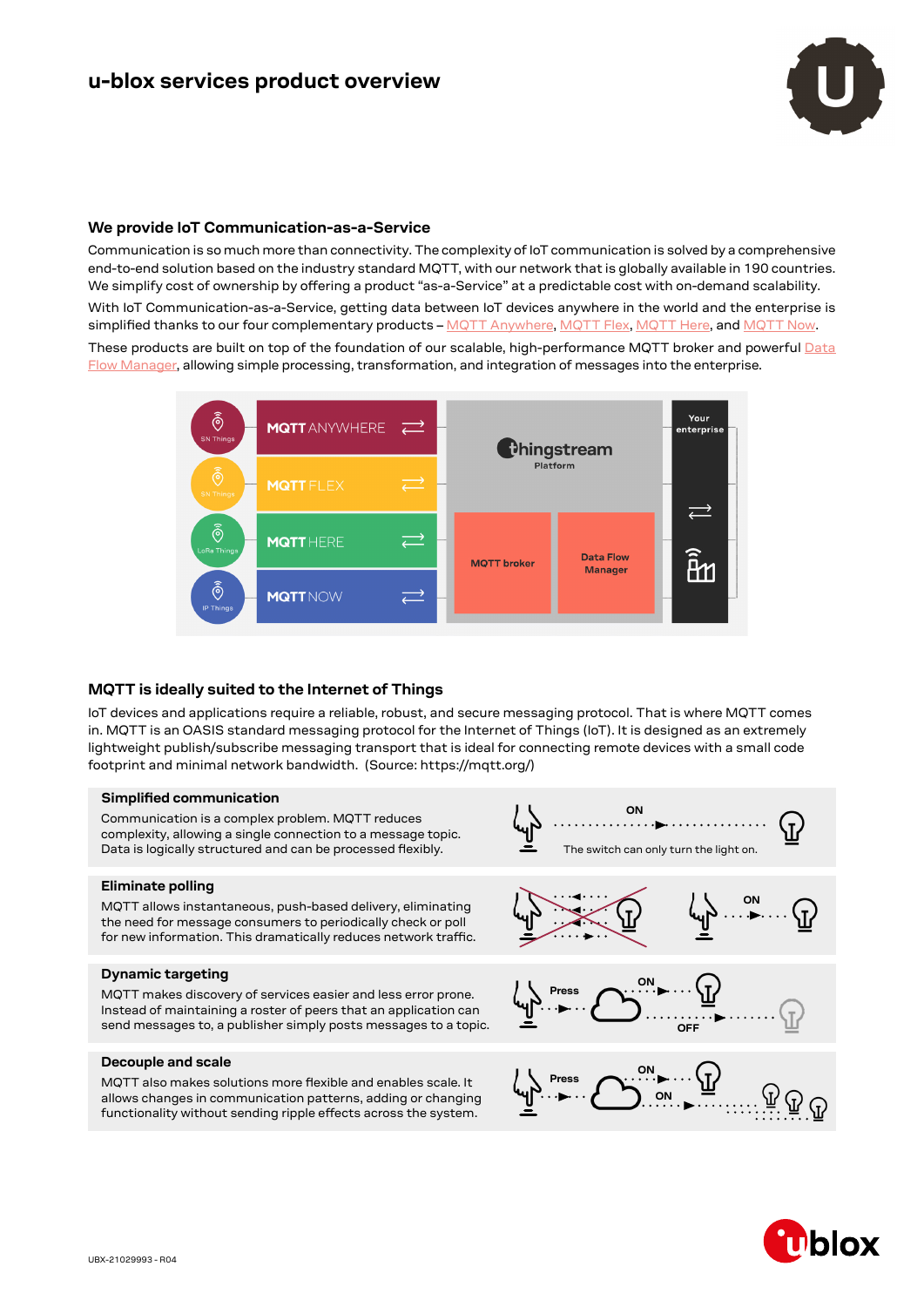

# **We provide IoT Security-as-a-Service**

Our innovative IoT security solution makes it extremely simple to protect your data, both on the device and during the transmission of data from the device to the cloud. This ensures that you can focus on your business and enjoy faster time-to-market. We implement a true end-to-end concept where data is protected from the device to the end-user and is not visible by the intermediate nodes/platforms nor by the service provider.



Protect your IoT device and sensitive data for its lifetime by leveraging the u-blox toolbox optimized for LPWA devices.

| Protect your for device and sensitive data for its inetime by<br>leveraging the u-blox toolbox optimized for LPWA devices.<br>IoT Security-as-a-Service features and services |  |  | series<br>LARA-R6                   | SARA-R410M-x3B | <b>SARA-R422</b> | SARA-R422S | SARA-R422M8S                            | series<br>SARA-R5 | ALEX-R510M8S |  |
|-------------------------------------------------------------------------------------------------------------------------------------------------------------------------------|--|--|-------------------------------------|----------------|------------------|------------|-----------------------------------------|-------------------|--------------|--|
| <b>Foundation security</b>                                                                                                                                                    |  |  |                                     |                |                  |            |                                         |                   |              |  |
| Security root of trust                                                                                                                                                        |  |  | <b>TEE</b>                          | <b>TEE</b>     | TEE              | <b>TEE</b> | TEE                                     | <b>SE</b>         | <b>SE</b>    |  |
| Secure boot                                                                                                                                                                   |  |  | $\bullet$                           | $\bullet$      | $\bullet$        | $\bullet$  | $\bullet$                               | $\bullet$         | $\bullet$    |  |
| Secure production                                                                                                                                                             |  |  | ٠                                   | $\bullet$      | $\bullet$        | ٠          | ٠                                       | ٠                 | $\bullet$    |  |
| Secure updates                                                                                                                                                                |  |  | $\bullet$                           | $\bullet$      | $\bullet$        | $\bullet$  | $\bullet$                               | $\bullet$         | $\bullet$    |  |
| Anti-cloning detection & rejection                                                                                                                                            |  |  | $\bullet$                           | $\bullet$      | $\bullet$        | ٠          | ٠                                       | ٠                 | $\bullet$    |  |
| Secure communication (D)TLS                                                                                                                                                   |  |  | $\bullet$                           | $\bullet$      |                  |            |                                         | $\bullet$         | $\bullet$    |  |
| <b>Design security</b>                                                                                                                                                        |  |  |                                     |                |                  |            |                                         |                   |              |  |
| Local data protection                                                                                                                                                         |  |  |                                     | $\bullet$      |                  | ٠          | ٠                                       | ٠                 | $\bullet$    |  |
| Local C2C Security                                                                                                                                                            |  |  |                                     |                |                  |            |                                         | $\bullet$         | $\bullet$    |  |
| <b>End-to-end security</b>                                                                                                                                                    |  |  |                                     |                |                  |            |                                         |                   |              |  |
| E2E symmetric KMS                                                                                                                                                             |  |  | $\bullet$                           | $\bullet$      |                  | $\bullet$  | $\bullet$                               | $\bullet$         | $\bullet$    |  |
| E2E data protection                                                                                                                                                           |  |  | ٠                                   | $\bullet$      |                  | ٠          | ٠                                       | ٠                 | $\bullet$    |  |
| E2E data integrity                                                                                                                                                            |  |  | $\Box$                              |                |                  | $\Box$     | $\Box$                                  | $\bullet$         | $\bullet$    |  |
| Certificate lifecycle control                                                                                                                                                 |  |  |                                     |                |                  |            |                                         |                   |              |  |
| Zero touch provisioning                                                                                                                                                       |  |  |                                     |                |                  | $\Box$     | $\Box$                                  | ٠                 | $\bullet$    |  |
| loT certificate manager                                                                                                                                                       |  |  | $\Box$                              |                |                  | $\Box$     | $\Box$                                  | $\bullet$         | $\bullet$    |  |
| $E2E = end-to-end$<br>$C2C =$ chip-to-chip<br>KMS = key management system                                                                                                     |  |  | TEE = trusted execution environment |                |                  |            | $\Box$ = Available in future FW version |                   |              |  |

SE = secure element